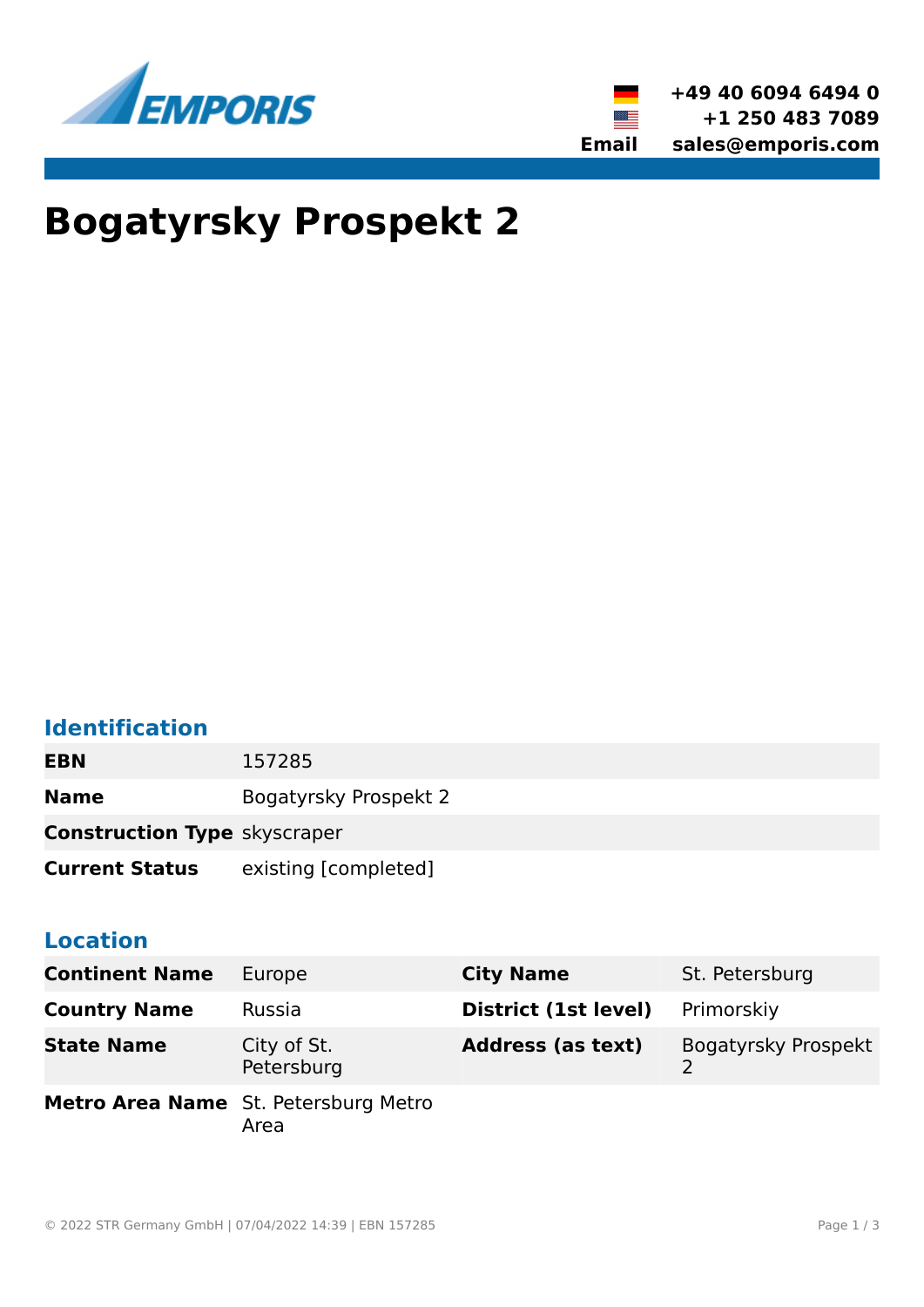

#### **Description**

**Main Usage** residential

# **Spatial dimensions**

| <b>Height (structural)</b> | 354.33 ft <b>Units</b> |                                  | <b>Buy full PDF</b> |
|----------------------------|------------------------|----------------------------------|---------------------|
| Height (tip)               |                        | 354.33 ft Gross Floor Area (GFA) | Buy full PDF        |
| <b>Floors (overground)</b> |                        | 24 Usable Floor Area<br>(UFA)    | <b>Buy full PDF</b> |

### **Years and costs**

| <b>Year (construction)</b> | 2003 |
|----------------------------|------|
| end)                       |      |

#### **Involved companies**

| <b>Construction Company</b> | <b>Buy full PDF</b> |
|-----------------------------|---------------------|
|-----------------------------|---------------------|

## **Need additional information? Contact us now!**

Phone **+49 40 6094 6494 0** Phone **+1 250 483 7089** Email **<sales@emporis.com>**

Hamburg 09:00 am - 07:00 pm New York 03:00 am - 01:00 pm<br>Tokyo 04:00 pm - 02:00 am 04:00 pm - 02:00 am